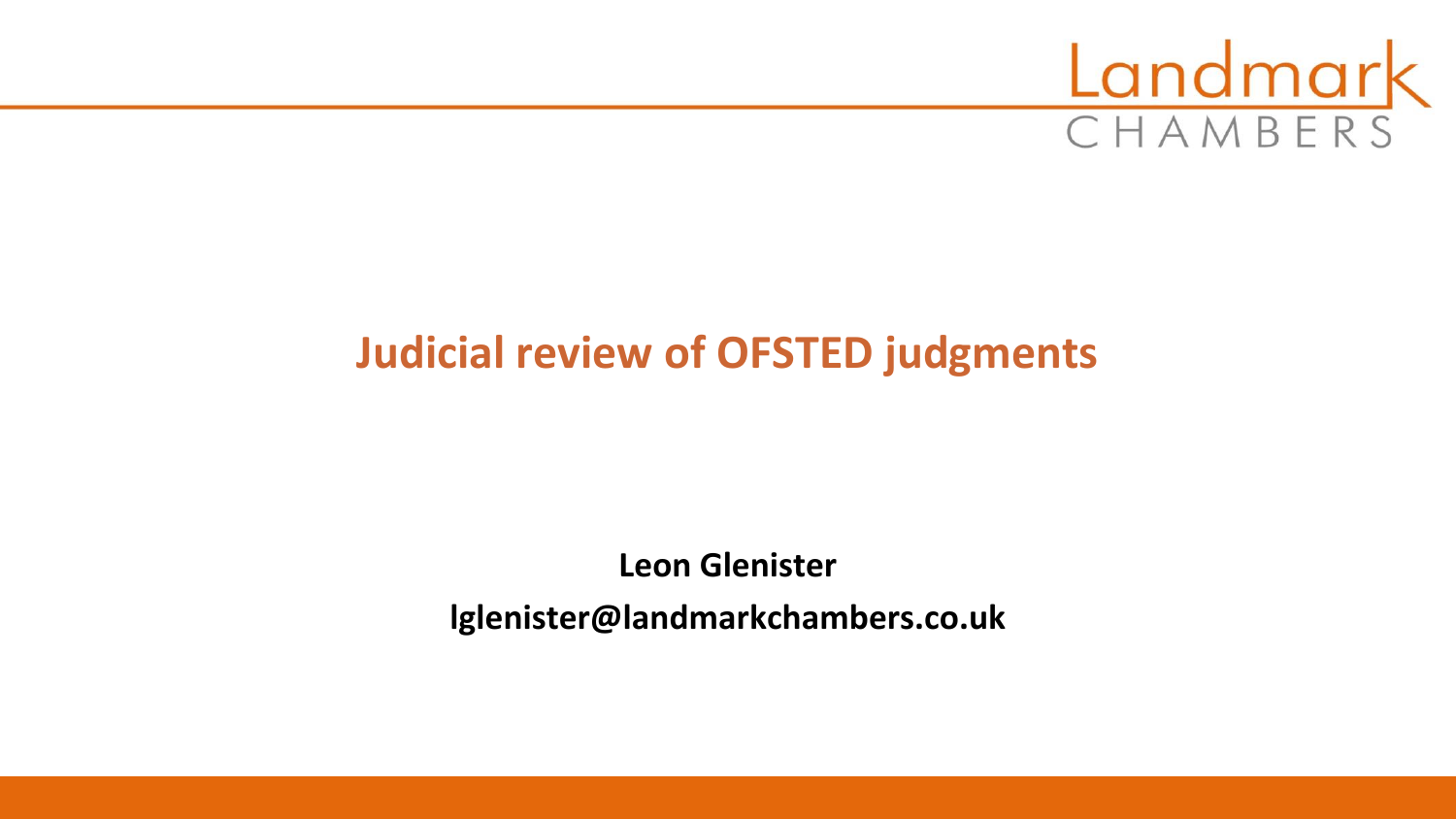## **Overview**

- As a public body, susceptible to judicial review on usual grounds:
	- Illegality
	- Procedural fairness
	- Irrationality
- Two high profile judicial reviews in 2017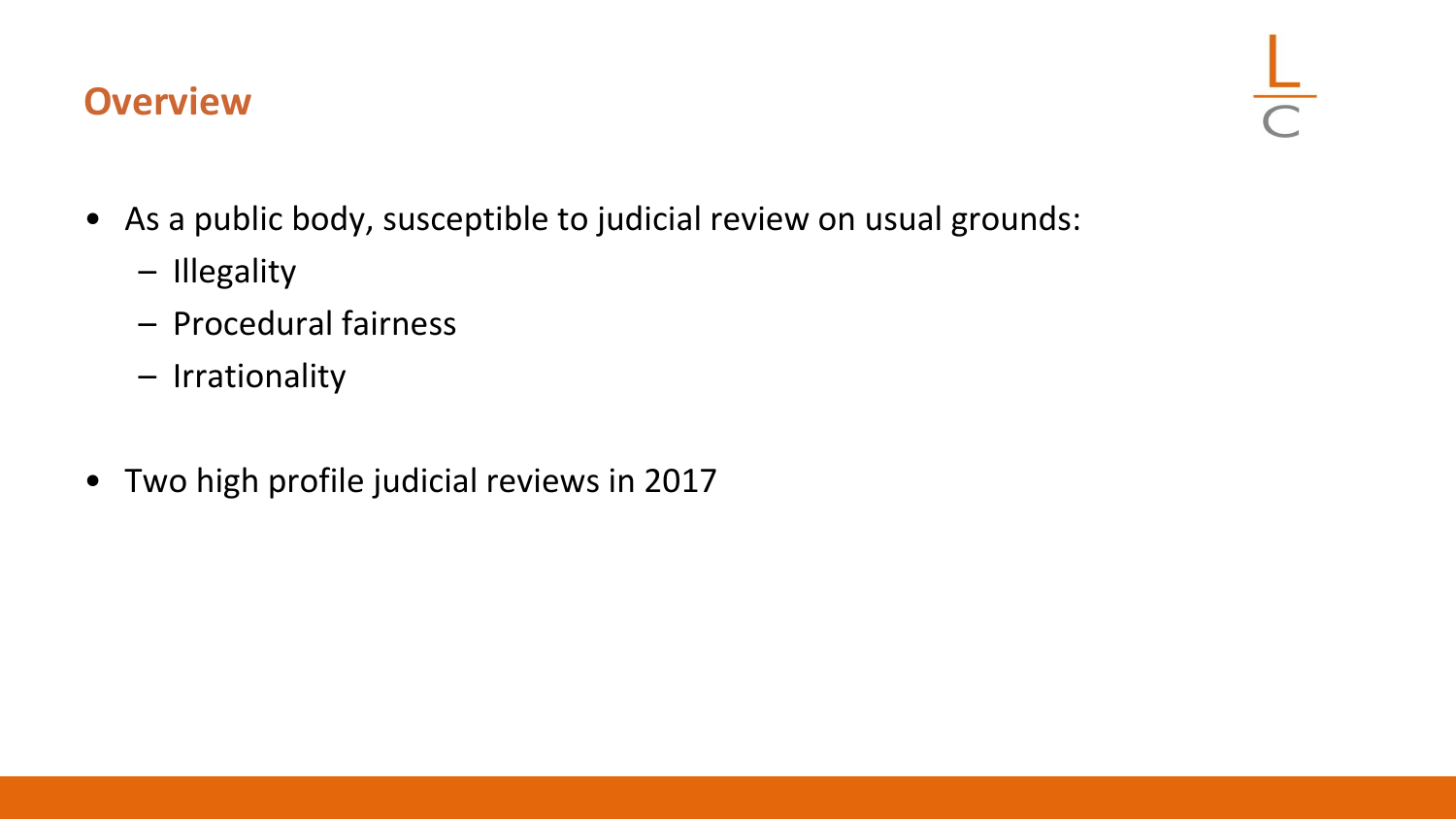## **Success rates of judicial review**

- FoI request of all judicial review claims challenging OFSTED inspections since 2007:
	- 22 challenges (not clear whether issued or PAP); 1 of these is ongoing
	- Majority were settled or withdrawn, but unclear as to the terms
	- Excluding those which settled or were withdrawn and the basis is unclear, there are 5 cases where the school benefitted in some tangible way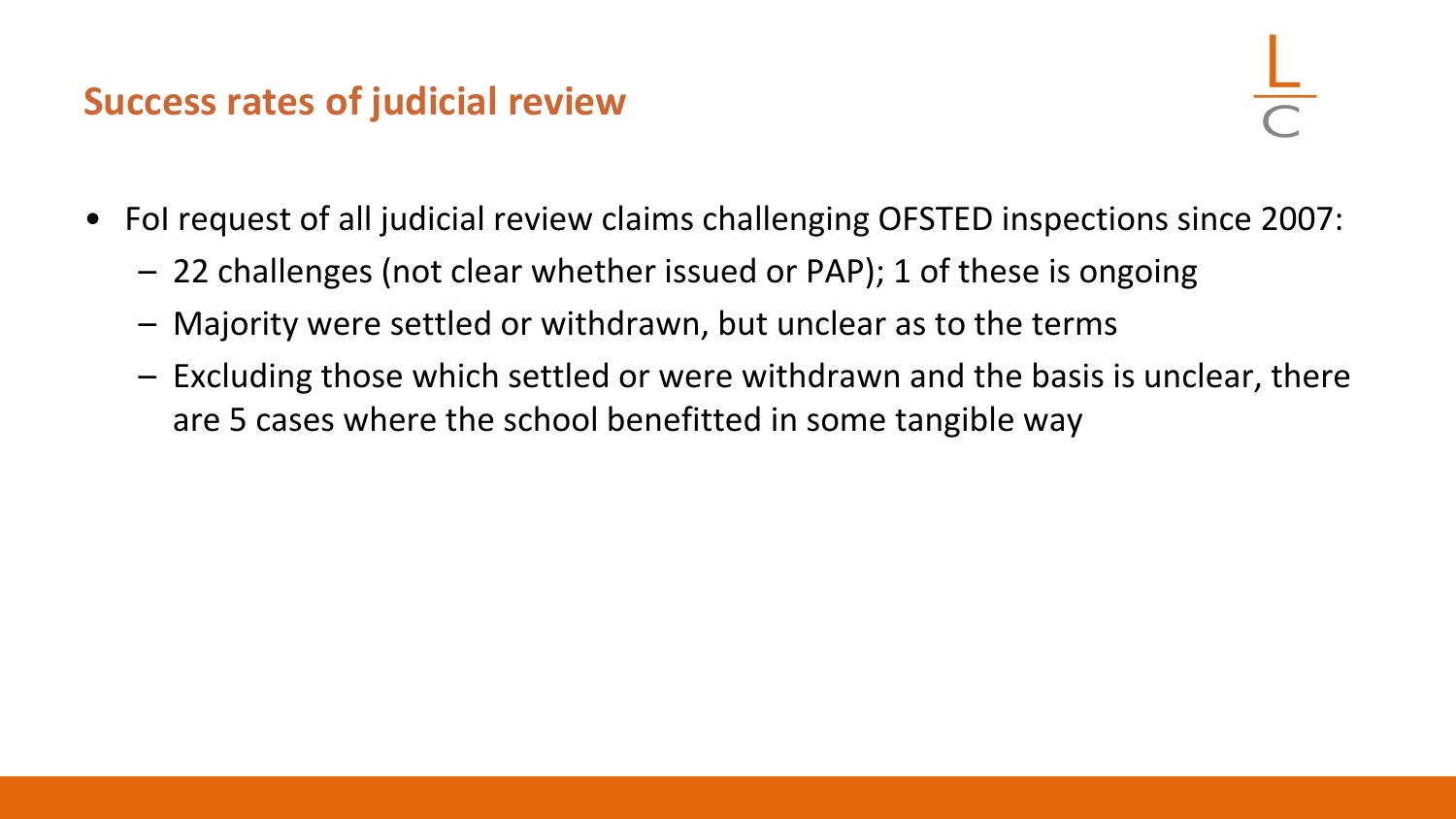**Illegality: outside statutory powers**

## **Old Co-operative Day Nursery v HM Chief Inspector, Children's Services and Skills [2016] EWHC 1126**

- Inspection following complaint from member of the public that child had stepped into the road and there was inadequate supervision
- It was agreed between the parties (and reflected in both the Childcare Act 2006 and guidance that an OFSTED inspection is not a complaints adjudicator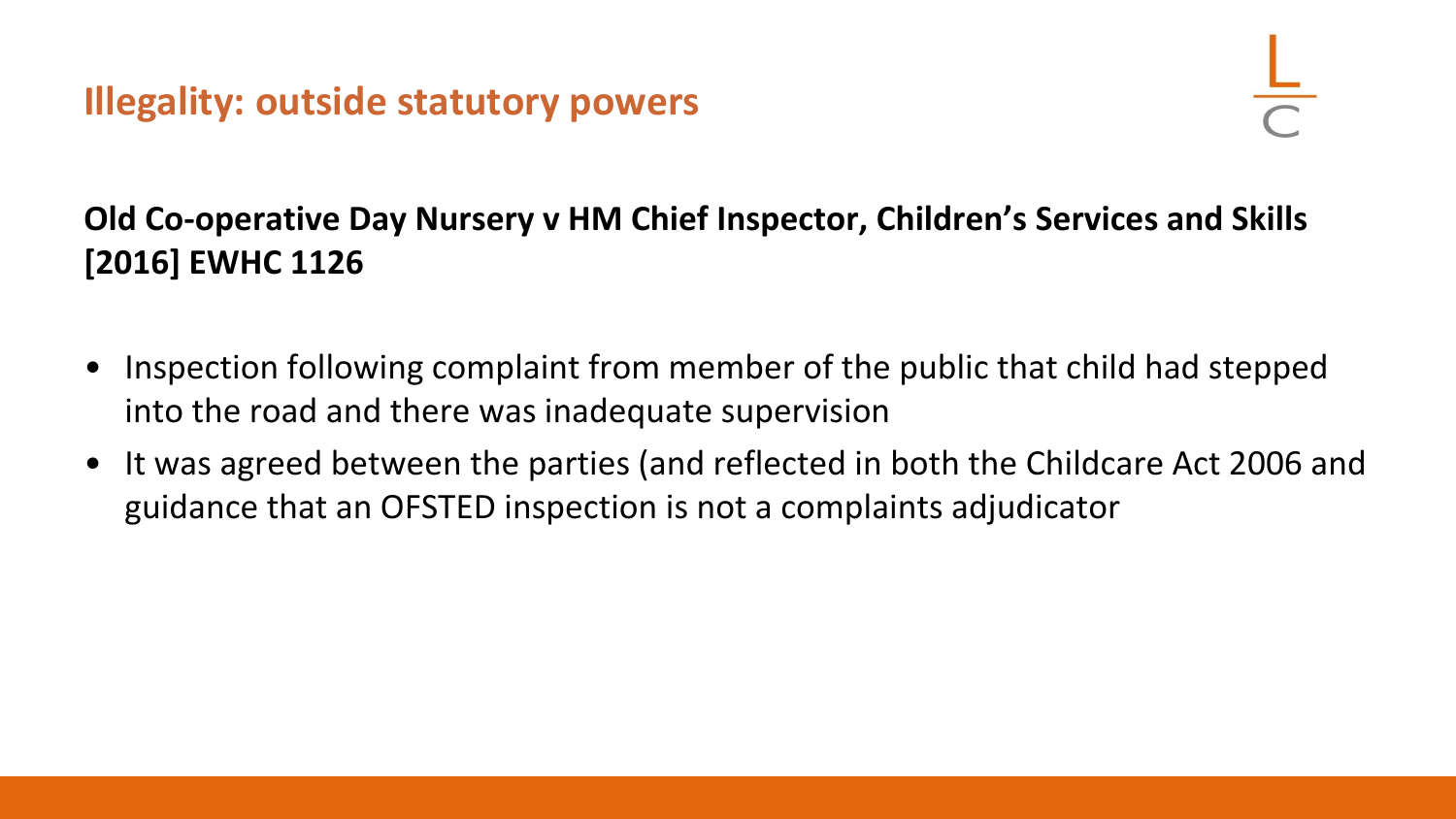**Illegality: outside statutory powers**

## **Old Co-operative Day Nursery v HM Chief Inspector, Children's Services and Skills [2016] EWHC 1126**

"We are not a complaints adjudicator. We have no legislative duty or power to investigate complaints against providers to determine whether complaints are upheld, partially upheld or substantiated. Our role is to establish whether a registered person is meeting the *Statutory Framework for the Early Years Foundation Stage…*"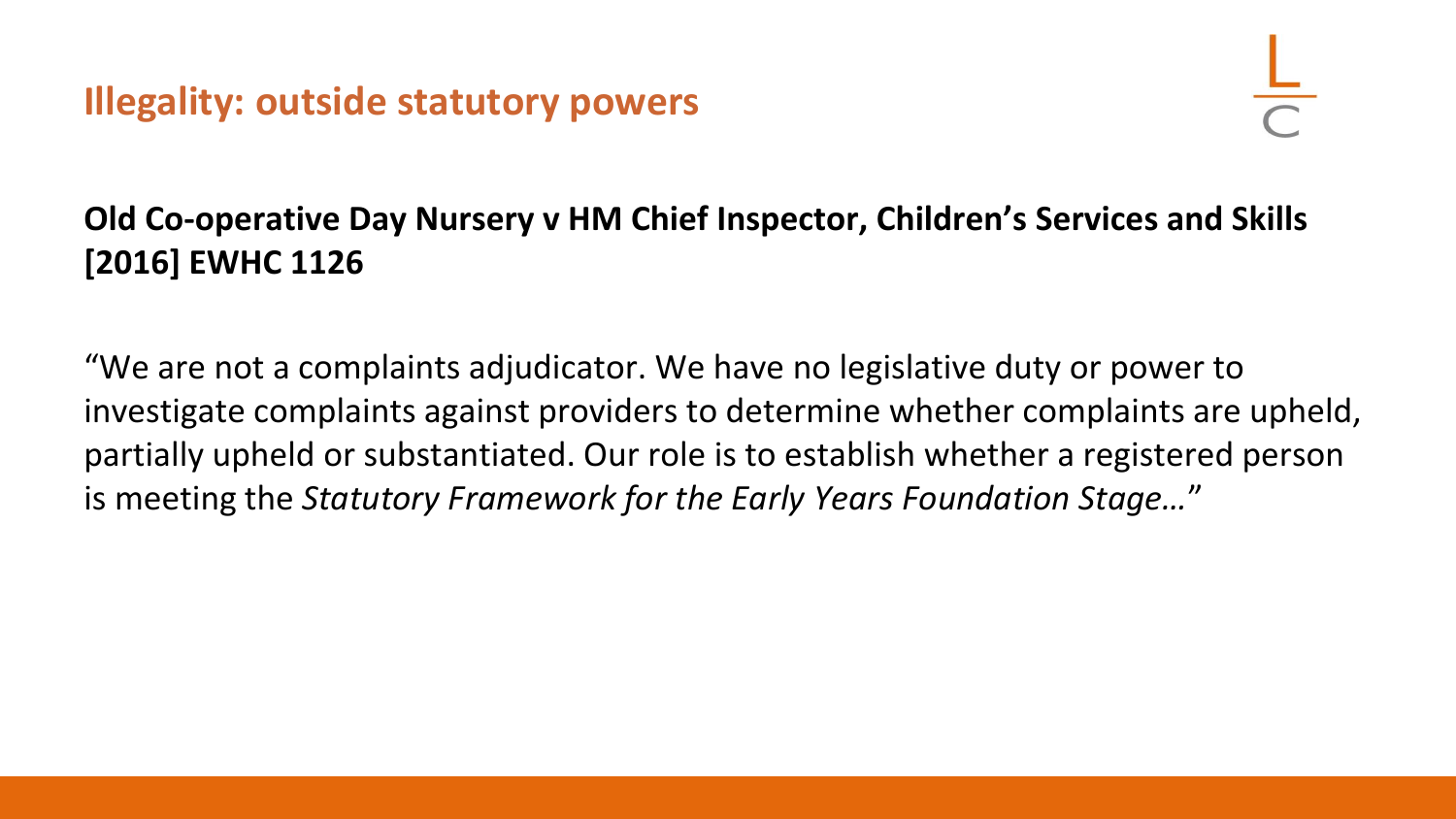**Illegality: outside statutory powers**

## **Old Co-operative Day Nursery v HM Chief Inspector, Children's Services and Skills [2016] EWHC 1126**

- Outcome summary on OFSTED website dealt only with the complaint specifically that the nursery had compromised child's safety and did not adequately investigate the incident.
- This summary was outside the power of OFSTED as it is not entitled to undertake an individual investigation or adjudication into an individual complaint.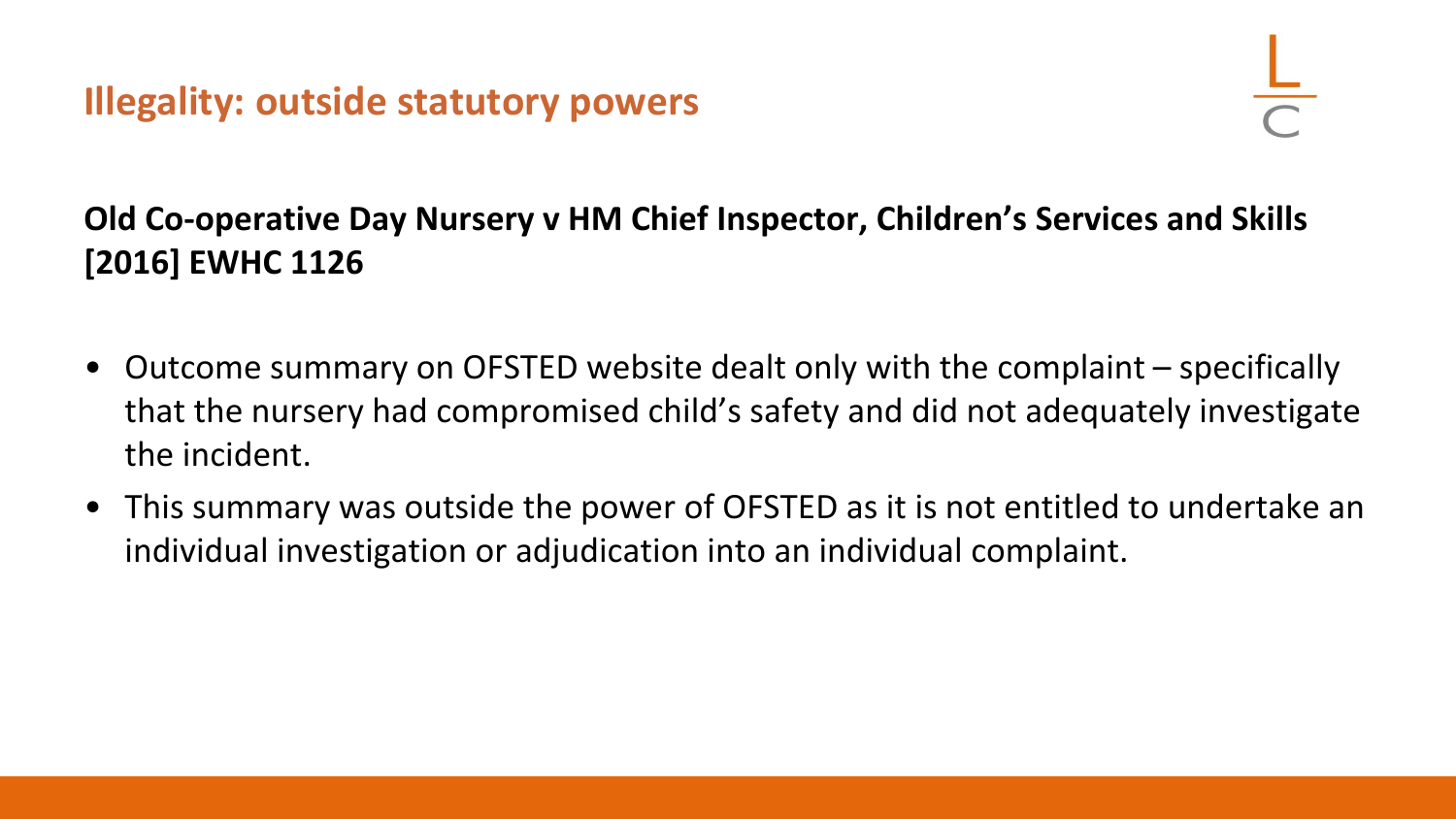- Mixed sex voluntary aided Islamic faith school.
- From Year 5, operated a gender segregation policy for religious reasons. Many parents chose school for this reason.
- Some girls spoken against segregation, e.g. it "is dumb"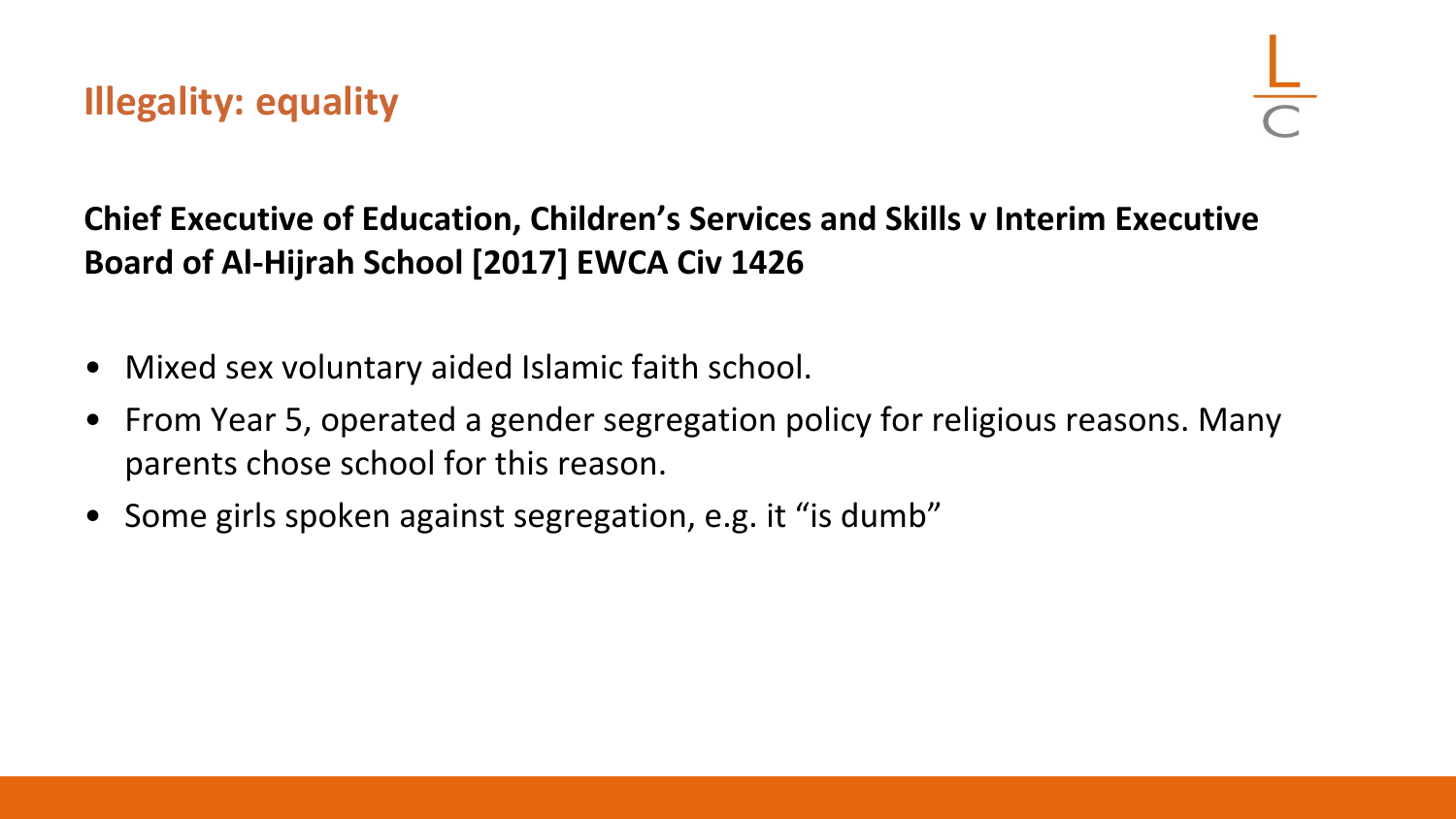**Illegality: equality**

- Graded inadequate in three respects, among reasons relying on segregation policy and stating it was less favourable treatment.
- OFSTED did not say there was a difference between quality of education between boys and girls, but said the segregation policy meant girl pupils could not learn and socialise with boy pupils solely because of their sex; and vice versa
- Question was whether this was direct discrimination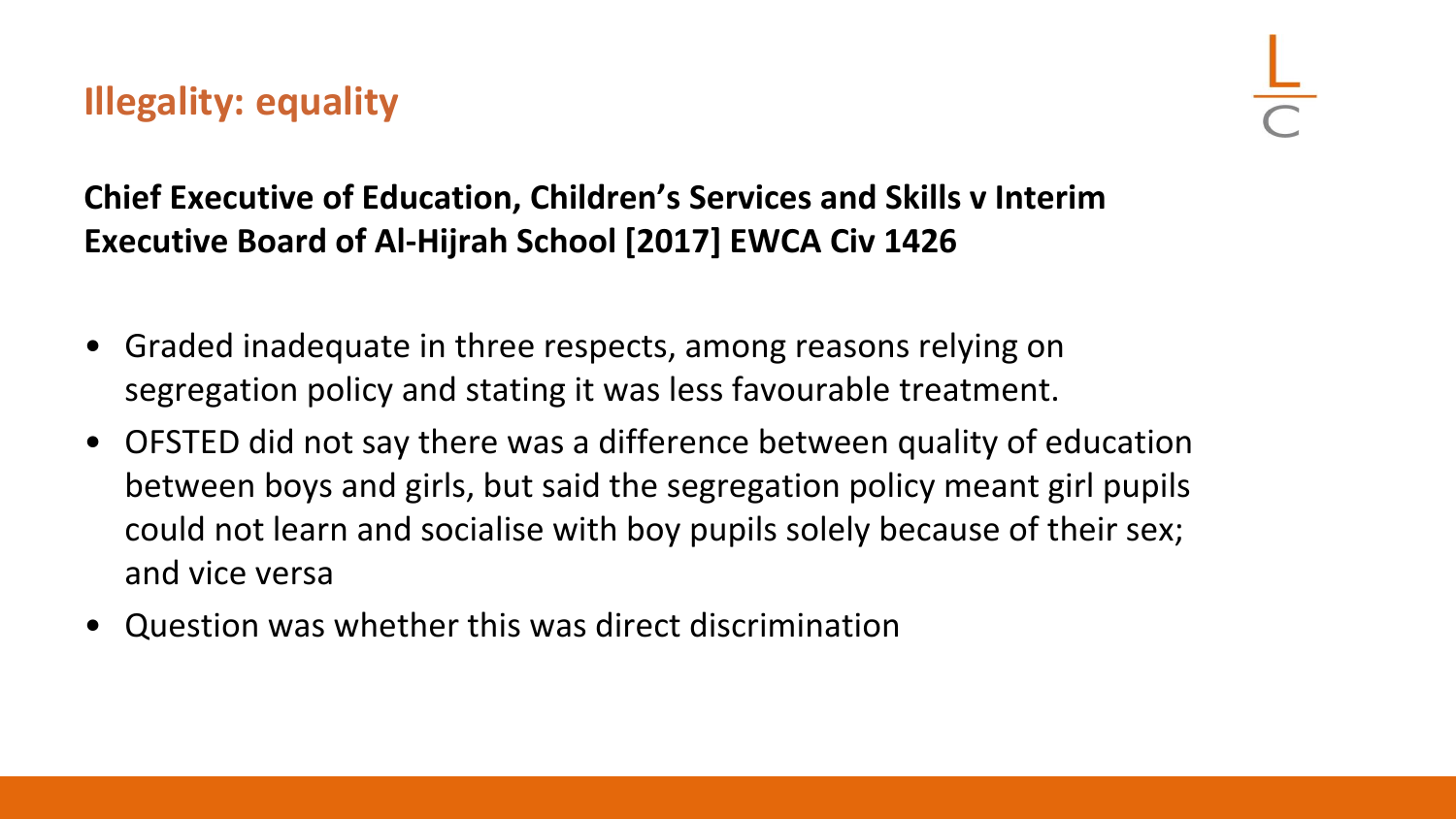**Illegality: equality**

- Court of Appeal:
	- Girl pupil who wishes to mix with boy pupil is precluded from doing so because of her sex. And vice versa.
	- Less favourable treatment is judged on an individual rather than group basis.
	- Not accepted separate but equal treatment in respect of gender cannot be unlawful discrimnination.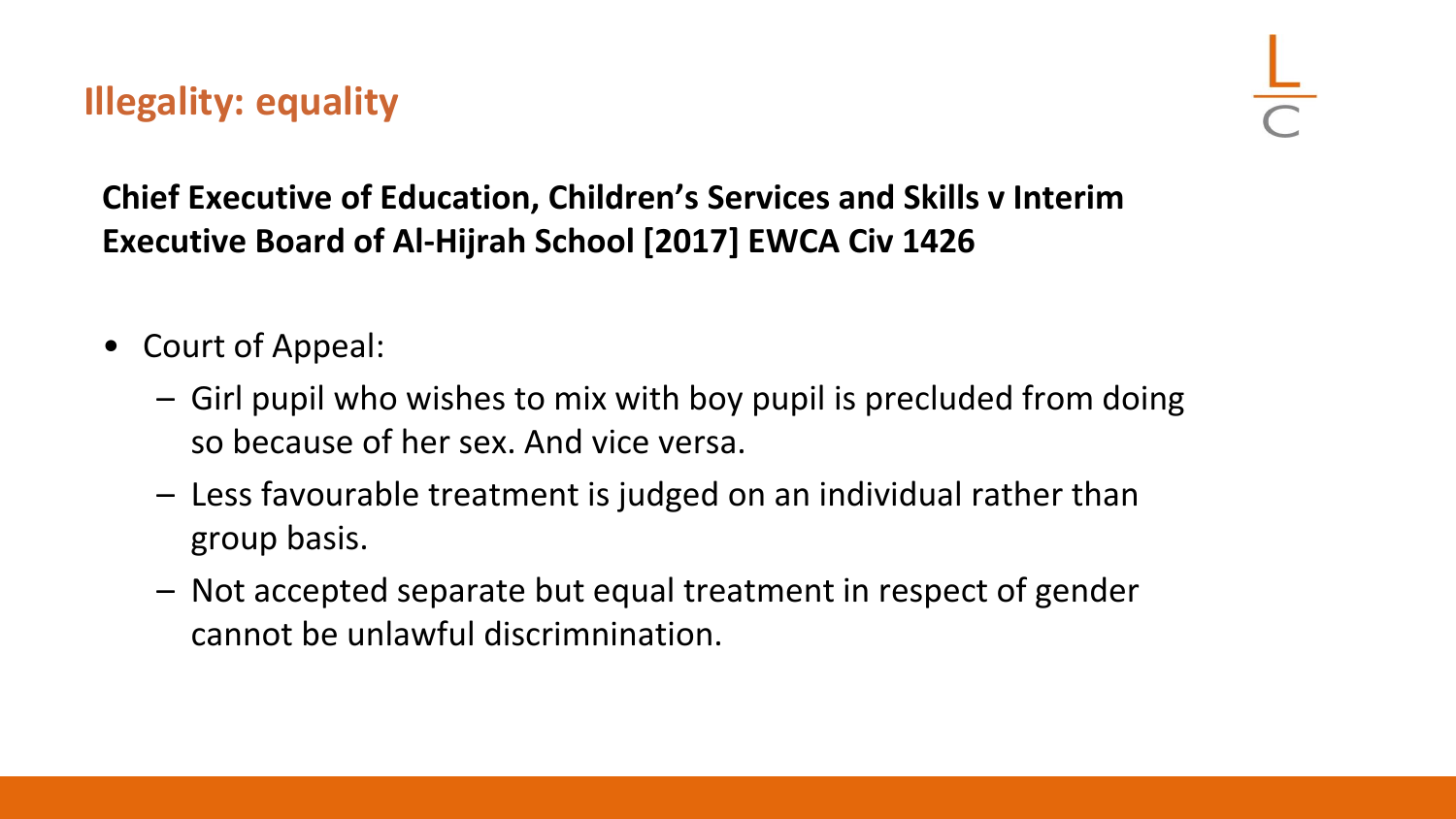**Illegality: equality**

- Consequences
	- Association of Muslim Schools (of which Al-Hijrah is a member) refused permission to be added as a party in order to appeal
	- Wider implications for e.g. single sex schools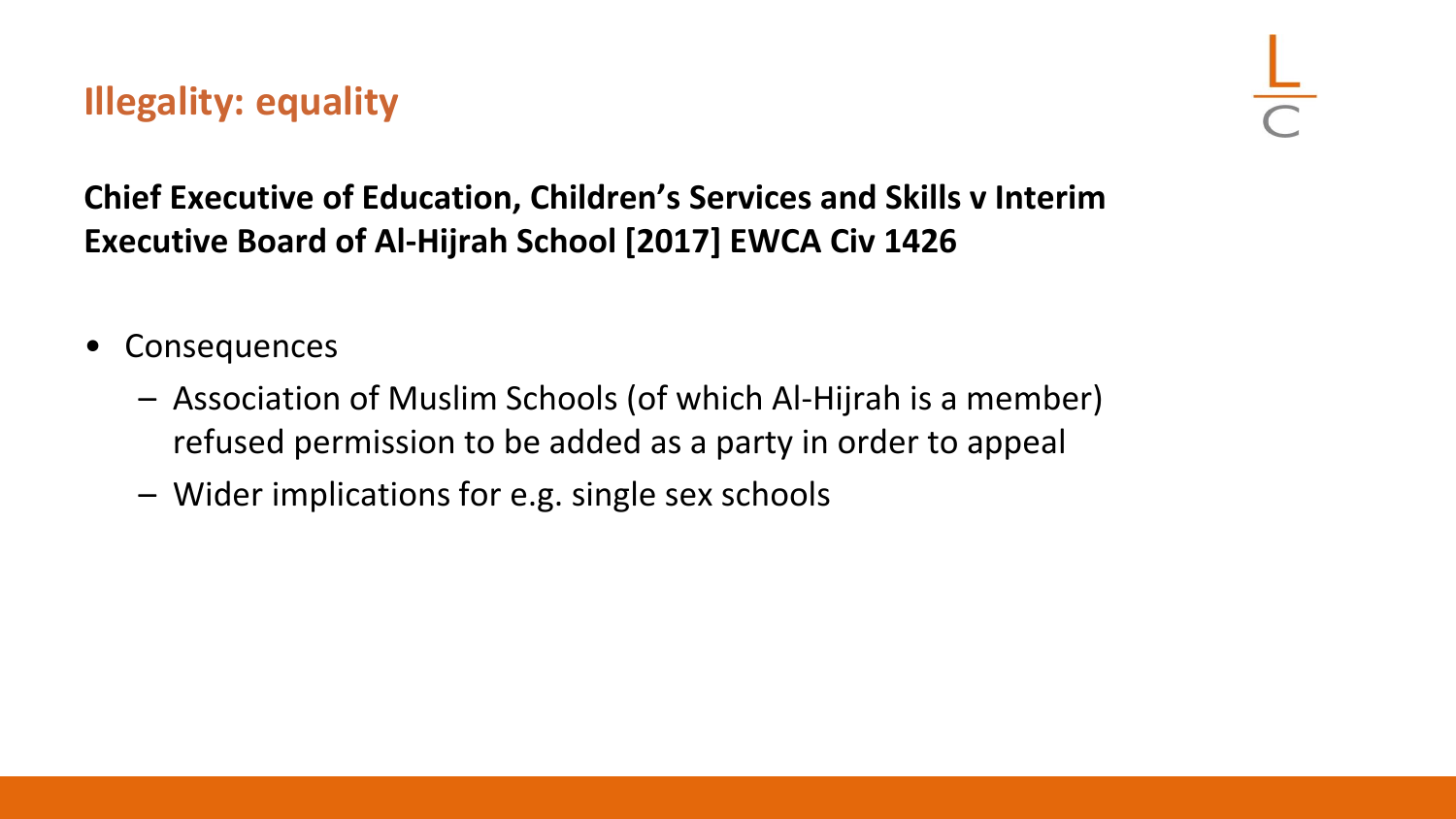**R (Durand Academy Trusts) v Office for Standards in Education, Children's Services and Skills [2017] EWHC 2097 (Admin)**

- Judged "inadequate" and recommended to be put into special measures.
- Main ground was on complaints mechanism:
	- Stage 1 informal resolution; Stage 2 formal procedure; Stage 3 review of complaint handling.
	- Where serious weaknesses/special measures, stage 2 is skipped. So most serious findings have no formal complaints mechanism.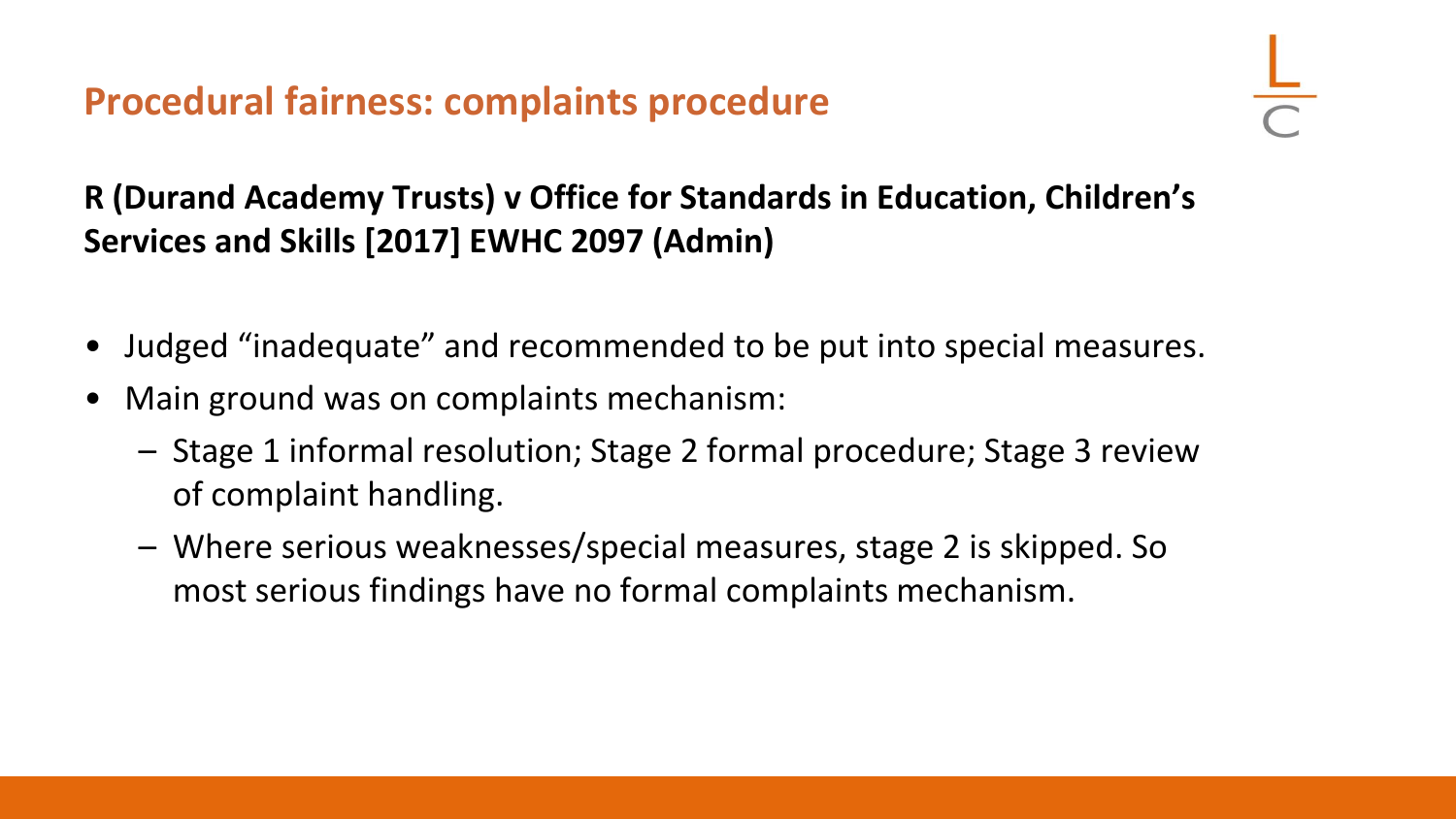**R (Durand Academy Trusts) v Office for Standards in Education, Children's Services and Skills [2017] EWHC 2097 (Admin)**

- OFSTED justification:
	- Extended quality assurance procedures prior to authorisation of the judgment by Chief Inspector
	- School contributes to process by commenting on draft report
	- Public interest in schools judged to have serious weaknesses not being able to delay publication of the outcome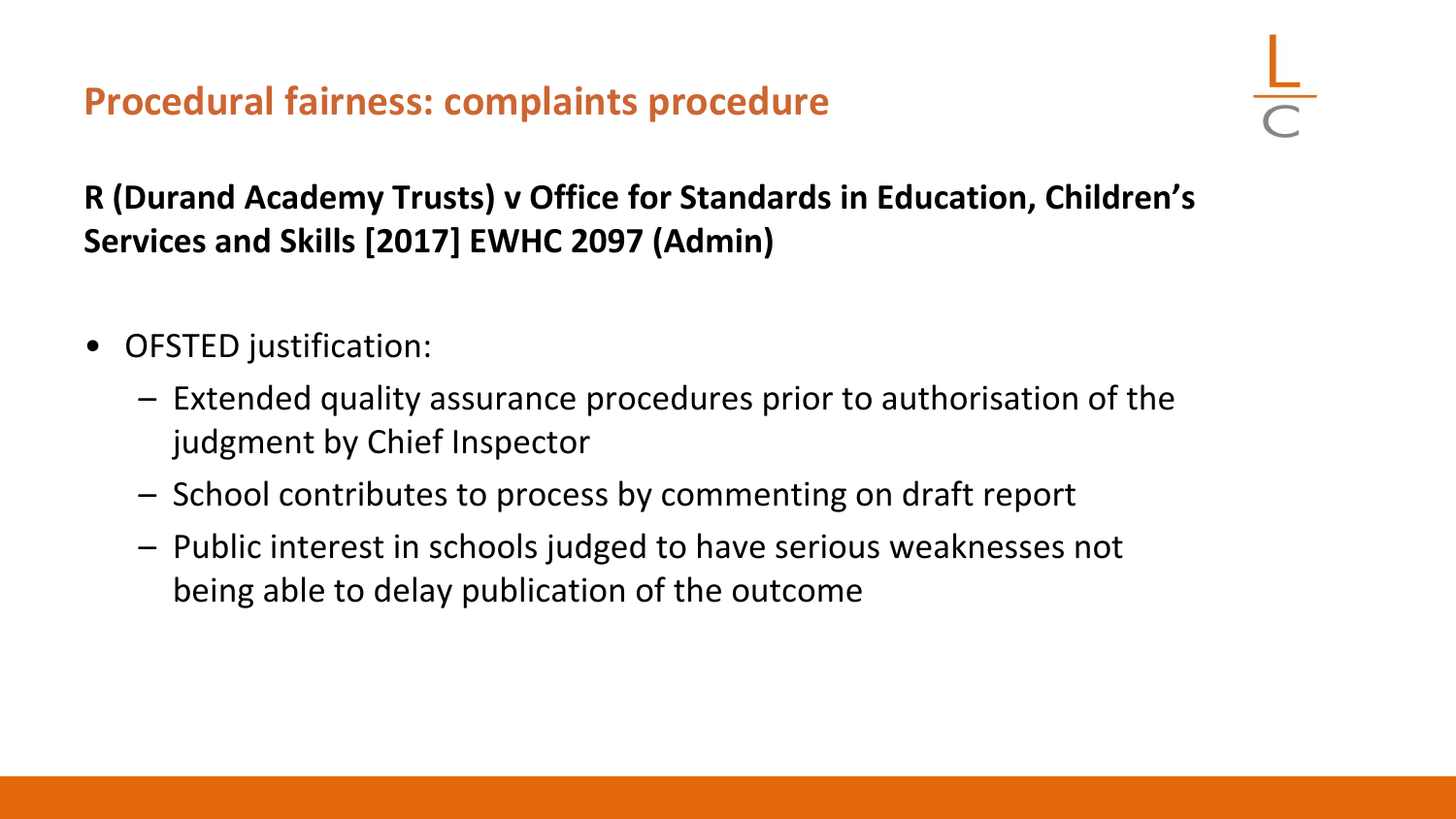**R (Durand Academy Trusts) v Office for Standards in Education, Children's Services and Skills [2017] EWHC 2097 (Admin)**

- Court rejected justifications. Rejected a justification on the infallibility of the initial process, particularly where there is recent example of irrational conclusion – **Old Co-Operative Day Nursery**.
- OFSTED applied for permission to appeal, and instructed James Eadie QC.
- What about decisions in the interim?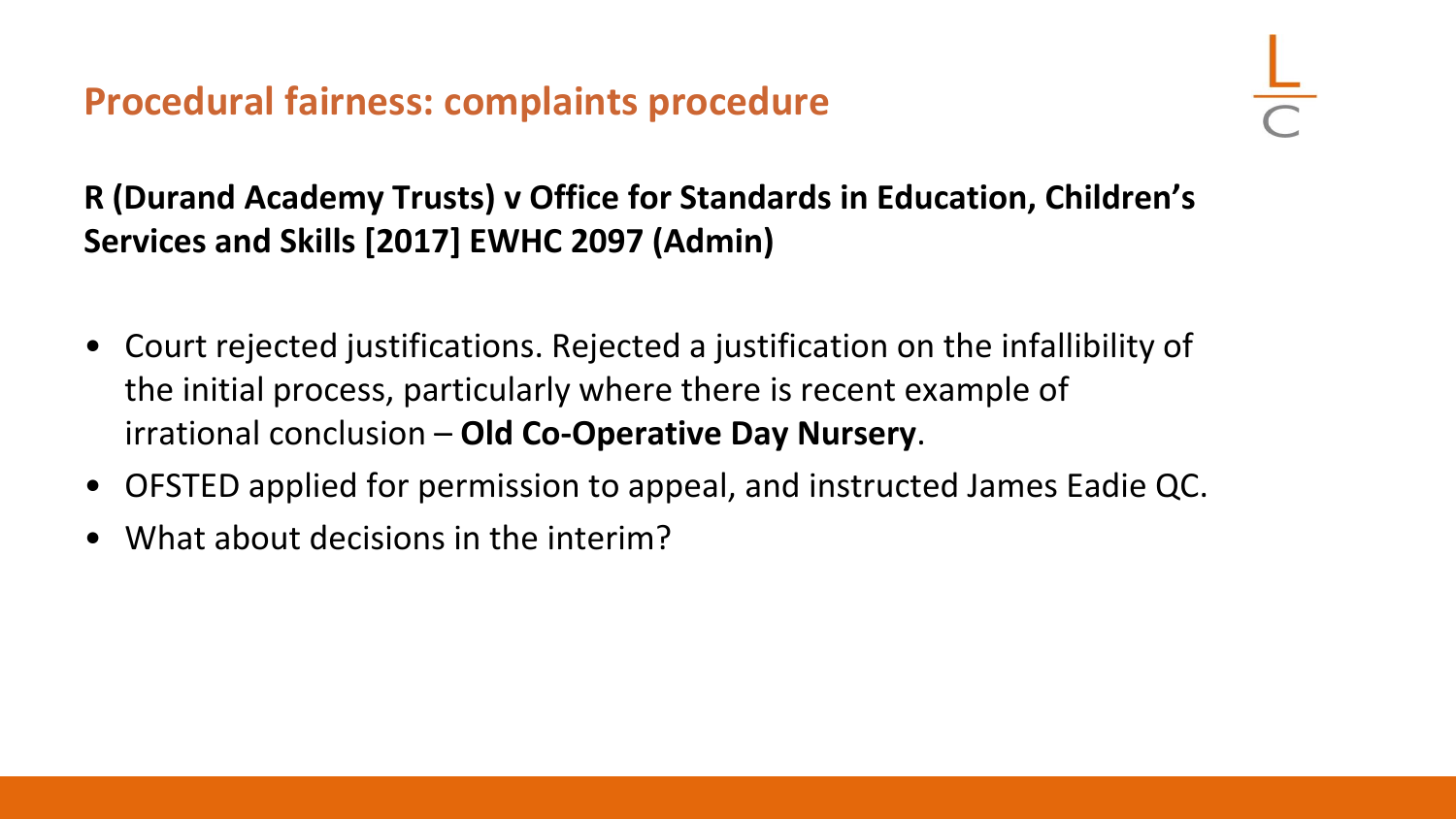## 'LA LAW IT AIN'T' Twitter slams 'boring' coverage of Brexit showdown as users pray Christmas TV is better

One user fumed that the major hearing was "disappointingly unlike a TV courtroom drama"

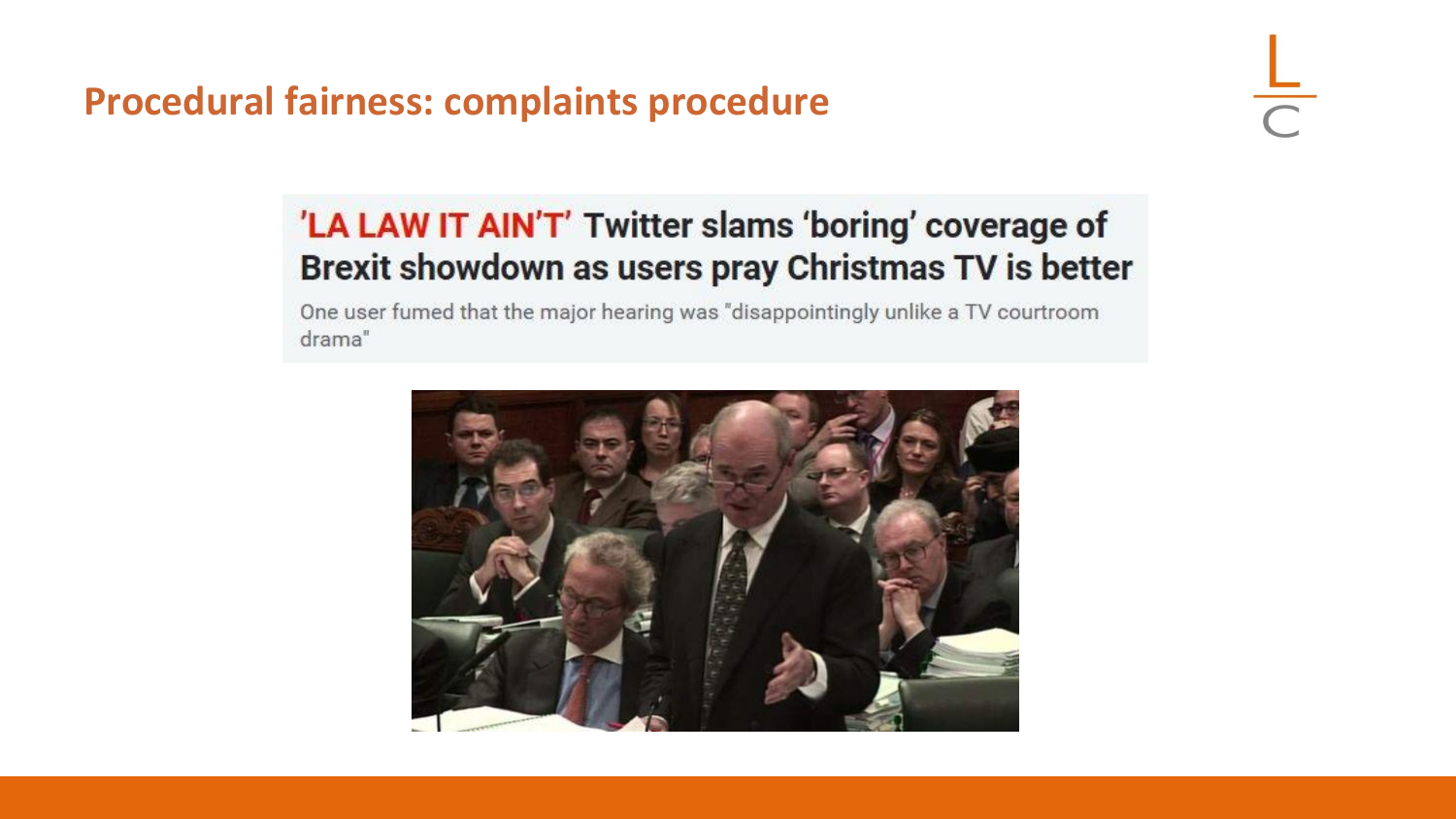## **Procedural fairness: manner of inspection**

#### **Old Co-operative Day Nursery:**

"61 In addition, complaints were made in Mr de Mello's skeleton that Ms Gray was demeaning to staff and to the Deputy Manager after Ms Harris had been taken away by ambulance; that she behaved autocratically and unreasonably; and that she failed to put her concerns to Ms Harris before reaching conclusions. None of these allegations was supported by the evidence. Even if they had been, I consider that they go nowhere: it will very often be the case that teachers at a school being inspected will regard the inspectors in a less than favourable light. But the issue is whether the inspector's conduct led to any particular unfairness, and none has been established on the evidence."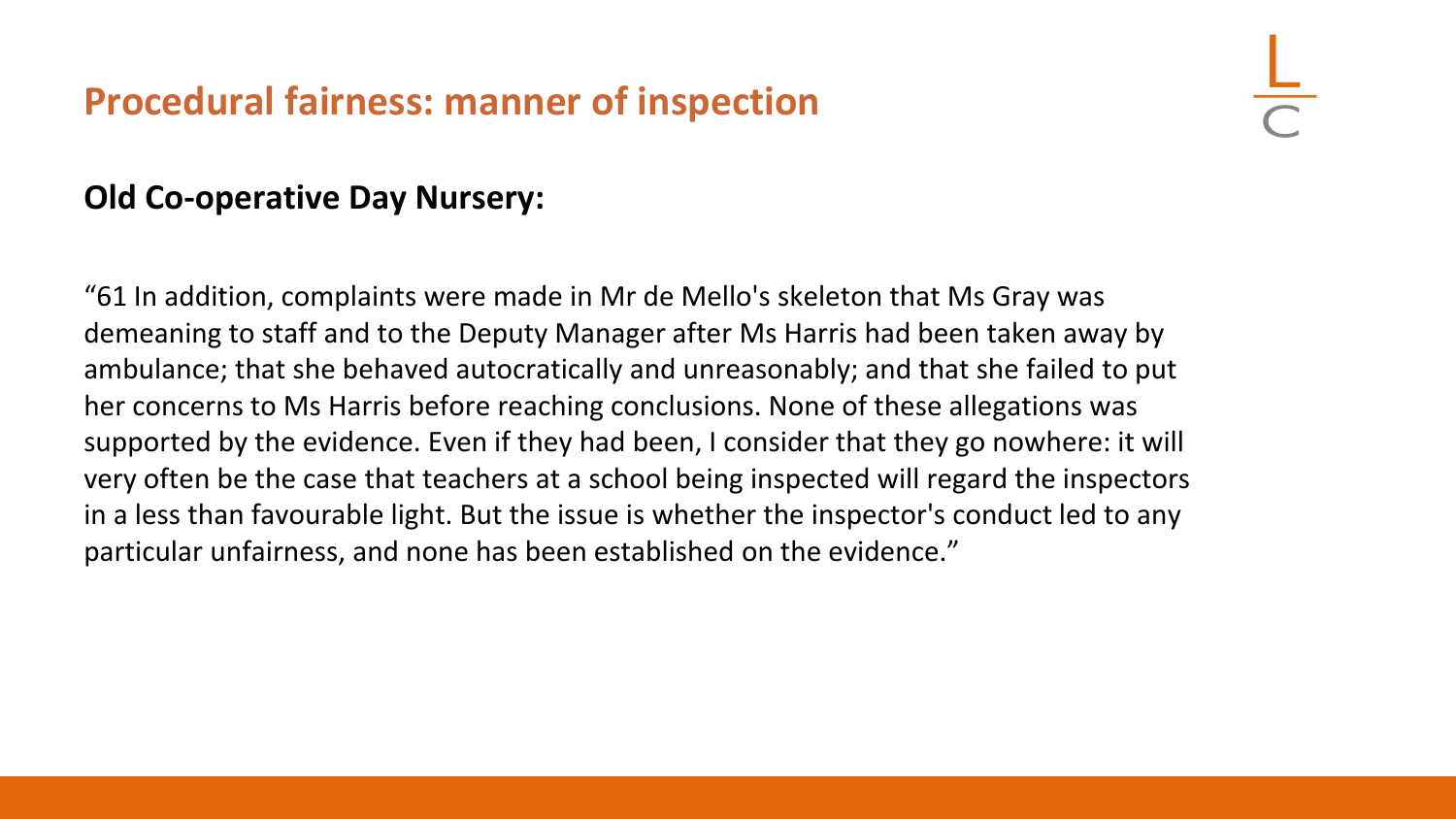## **Irrationality: matters of judgment**

### **Cambridge Associates in Management v OSFTED [2013] EWHC 1157**

- Inspection following a complaint about an incident where children alleged to be inadequately supervision; OFSTED gave "notice to improve"
- Argument notice was irrational was rejected, as to judgment: "44 It was based on the recommendation of an experienced Inspector. In her judgment, concurred in by others within Ofsted, the incident warranted such action, in particular because it presented a risk to child safety and left children vulnerable"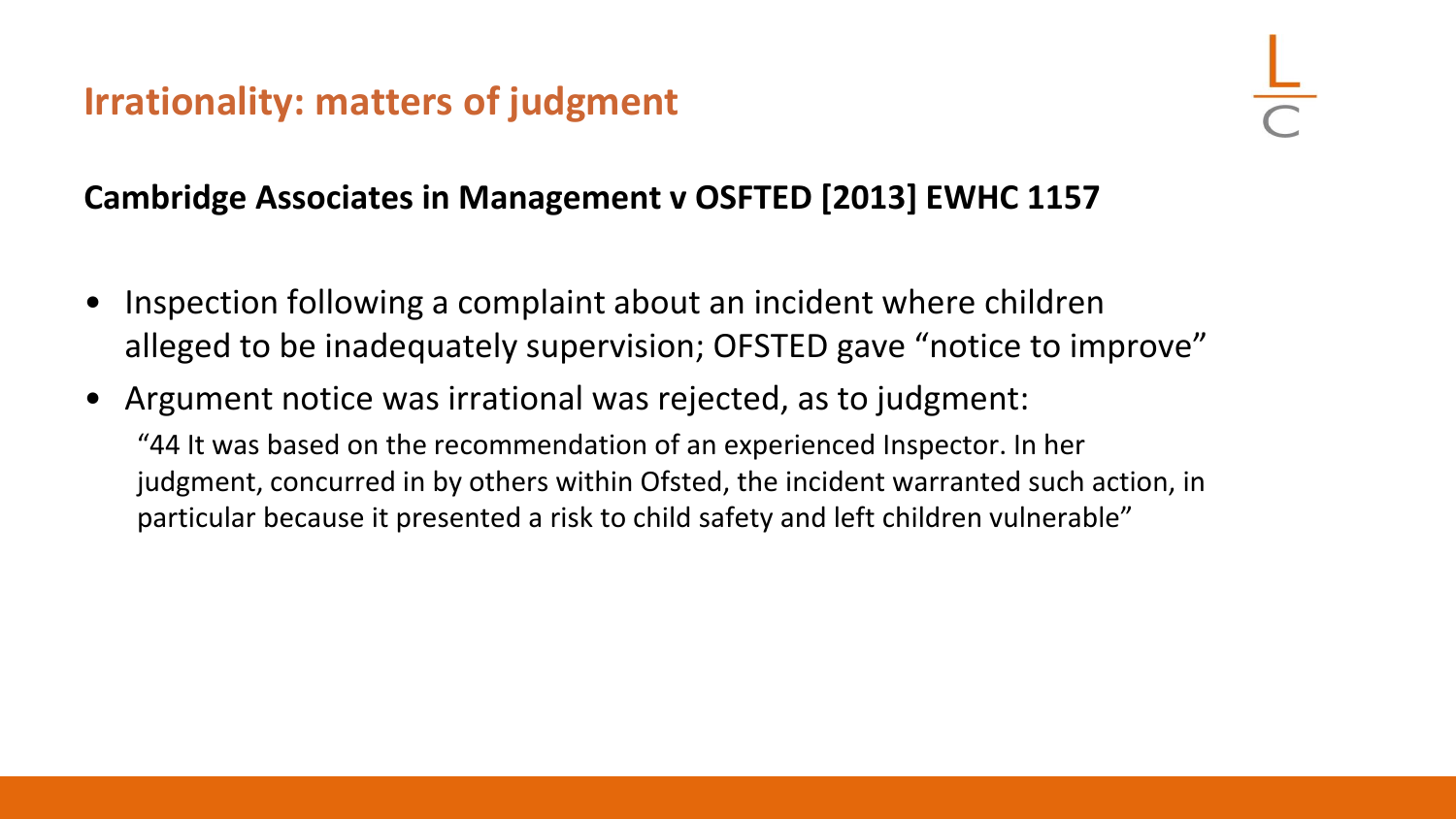## **Irrationality: relevant considerations**

### **Old Co-operative Day Nursery**

- OFSTED Guidance to the effect that history of inspections should be taken into account (now in Early Years Handbook). Important to ensure inspection is not a lottery.
- School had been graded outstanding in September 2013, inadequate on 6 May 2014 (following incident) then outstanding again on 6 August 2014.
- No evidence inspector looked at full content of previous reports, and this was irrational.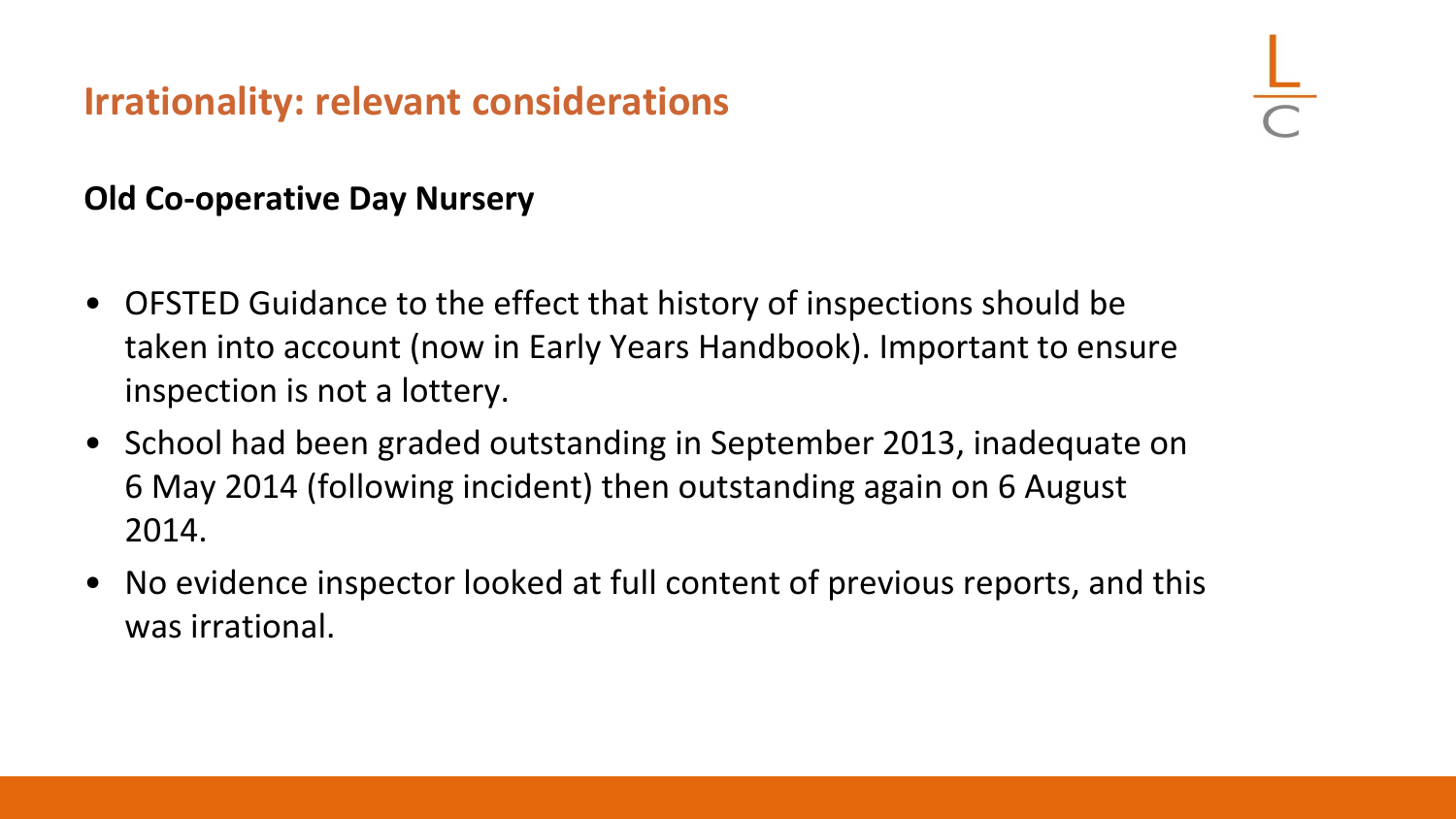## **Irrationality: relevant considerations**

#### **Durand**

• "52 That said, I do have significant concerns as to whether, on a fair analysis of the evidence base in general and the Final Summary Evaluation in particular, the material does really lead to a conclusion that the School was inadequate and in need of being placed into special measures rather than the lesser category of requires improvement. Perhaps, as counsel for the School sought to persuade me, the undoubted weaknesses in the boarding school in Midhurst have permeated the whole assessment. However, in the light of my conclusions on the first ground there is no need for me to, and I do not, express a concluded view on the rationality of the Report."